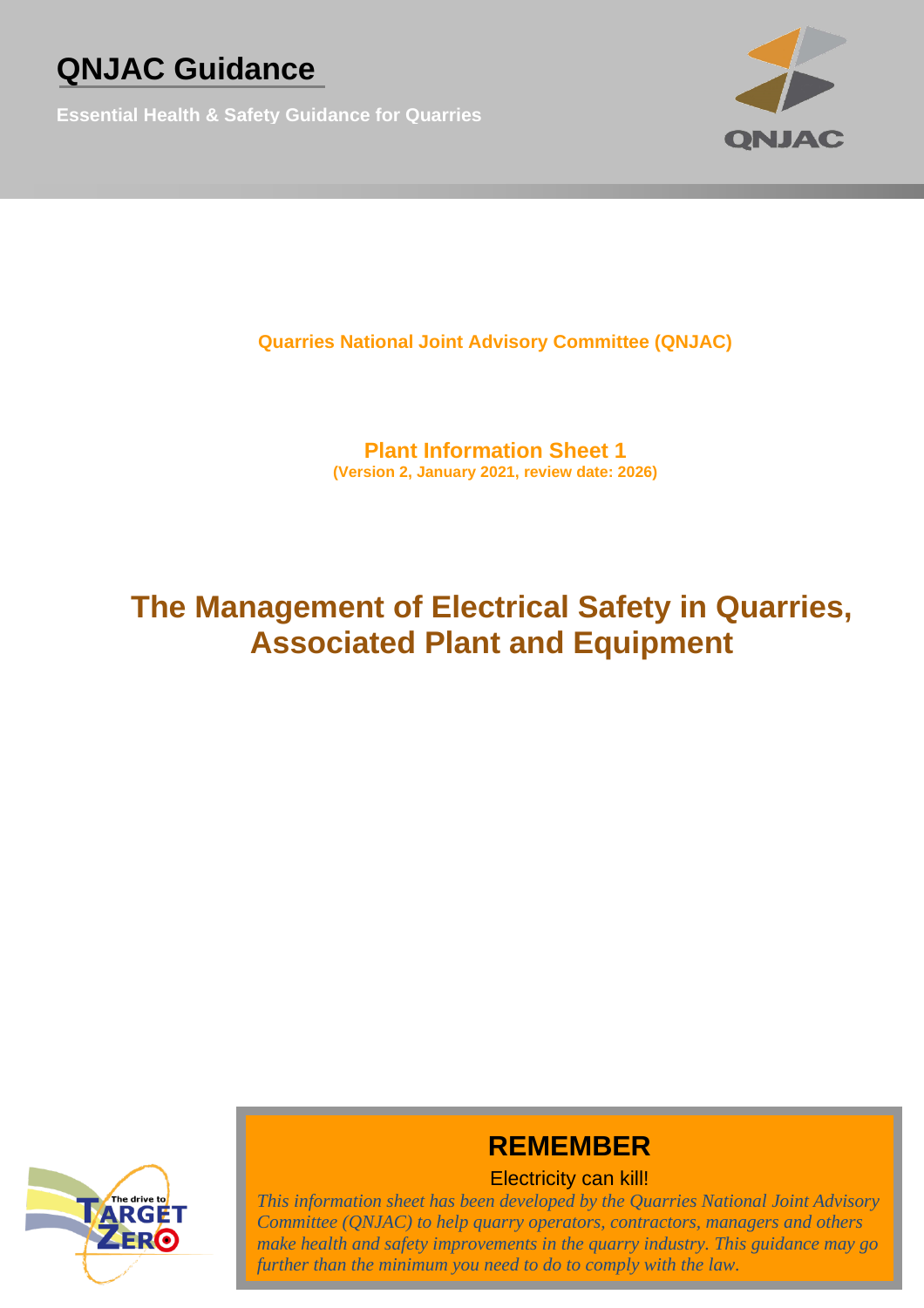**Essential Health & Safety Guidance for Quarries**



#### **1. INTRODUCTION.**

The use of electricity in quarries, associated plant and equipment has been regulated since 1938, in the intervening time the safety climate has greatly changed. The introduction of the Health and Safety at Work Etc. Act 1974, Quarries Regulations 1999 and a raft of subordinate legislation has removed the prescriptive requirements of the early Regulations and replaced them with modern regulations requiring that health and safety be properly and effectively managed.

Electricity regulations generally deal with the safety of electrical equipment and electrical work practices so as to prevent electrical danger, i.e. shock, burn and explosion. The Quarries Regulations 1999 requires all health and safety to be properly managed and the management arrangements to be included in the health and safety document. This guidance has to encompass both requirements and aims to give quarry operators, electrical staff and contractor's information on the topics to be included in the health and safety document.

In addition to electrical dangers arising from electric shock or burns, electrical equipment plays an important part in the integrity or safety of machinery, for example emergency stopping systems and guard interlocking for machinery, access arrangements for robotic enclosures etc. and where non electrical risks can occur from the failure of electrical equipment. These systems, which deal with non-electrical risks, are also be covered by this guidance.

In parallel with the modernisation of health and safety legislation, British, European and International standards and codes of practice such as BS7671 have developed to standardise the construction, installation, maintenance and safe operation of electrical equipment and work practices to ensure compliance with the electrical safety regulations and the standards for inspection and testing of electrical equipment and systems.

This guidance covers the generalities of the Management System for Electrical Installations at quarries, associated non quarry sites and mobile equipment. The requirements are to be included in the health and safety document. It therefore details the requirements such as the management structure, authorisation and competence of staff, risk assessments etc. as well as electrical requirements detailing the construction and installation of electrical equipment, safe use of equipment and inspection, testing and maintenance of equipment, safety rules, procedures and safety systems for machinery etc.

Where words/phrases such as 'advised,' 'recommended,' and 'may be fitted' are used in this guidance they are not mandatory. However, where alternatives to this guidance are used, they must still comply as a minimum to current legislation, HSE guidance and established standards.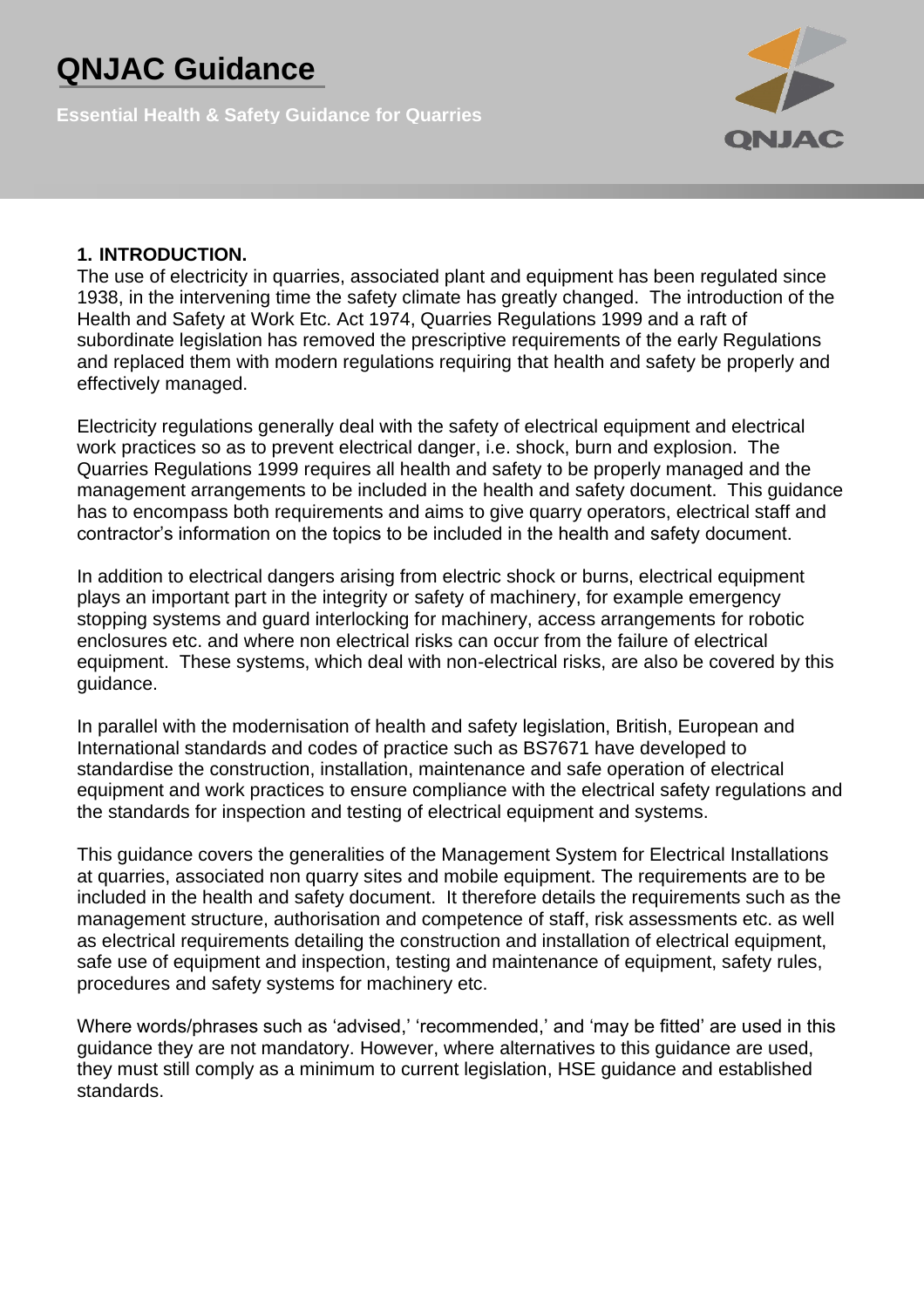**Essential Health & Safety Guidance for Quarries**



## **2. SCOPE.**

This guidance applies to the whole of the quarrying industry and associated businesses

- All electrical systems and equipment.
- Mobile equipment.
- All equipment used by and all work activities undertaken by staff and contractors on or near electrical equipment.

This guidance does not cover the electrical components on wheeled or tracked mobile plant where the sole source of the electrical supply is from batteries rated up to 120V DC and any equipment that falls under specific regulations for example locomotives and sea going vessels

## **3. RELEVANT LEGISLATION and STANDARDS.**

Electrical installations at all sites are required by law to be designed, operated, used, maintained, inspected and tested so that safety is achieved. The principal legislation and standards to be complied with includes.

- Health and Safety at Work Etc. Act 1974.
- Quarries Regulations 1999.
- Management of Health and Safety at Work Regulations 1999.
- The Electricity at Work Regulations 1989.
- Provision and Use of Work Equipment Regulations 1998. (PUWER)
- Dangerous Substances and Explosive Atmospheres Regulations 2002 (DSEAR)
- Current version of BS7671 Requirements for Electrical Installations.
- All relevant health and safety legislation.

The HSE's principal guidance on electrical safety matters is publication HSR25, 'The Electricity at Work Regulations 1989 Guidance on Regulations', HSG85 'Electricity at work Safe working practices' and HSG230 'Keeping Electrical Switchgear Safe'. The above regulations and guidance work together detailing requirements to have arrangements in place which ensure that electrical systems are properly managed in such a way that, at all times, they are safe. To ensure compliance, an electrical Safety Management System should be used which can form part of the Health and Safety Document as required by Regulation 7 of the Quarries Regulations 1999. The Electrical Safety Management System should contain information in the following main topic areas and is shown in Figure 1 below.

- Management.
- Design and Installation.
- Safe Use.
- Examination, maintenance, inspection and testing.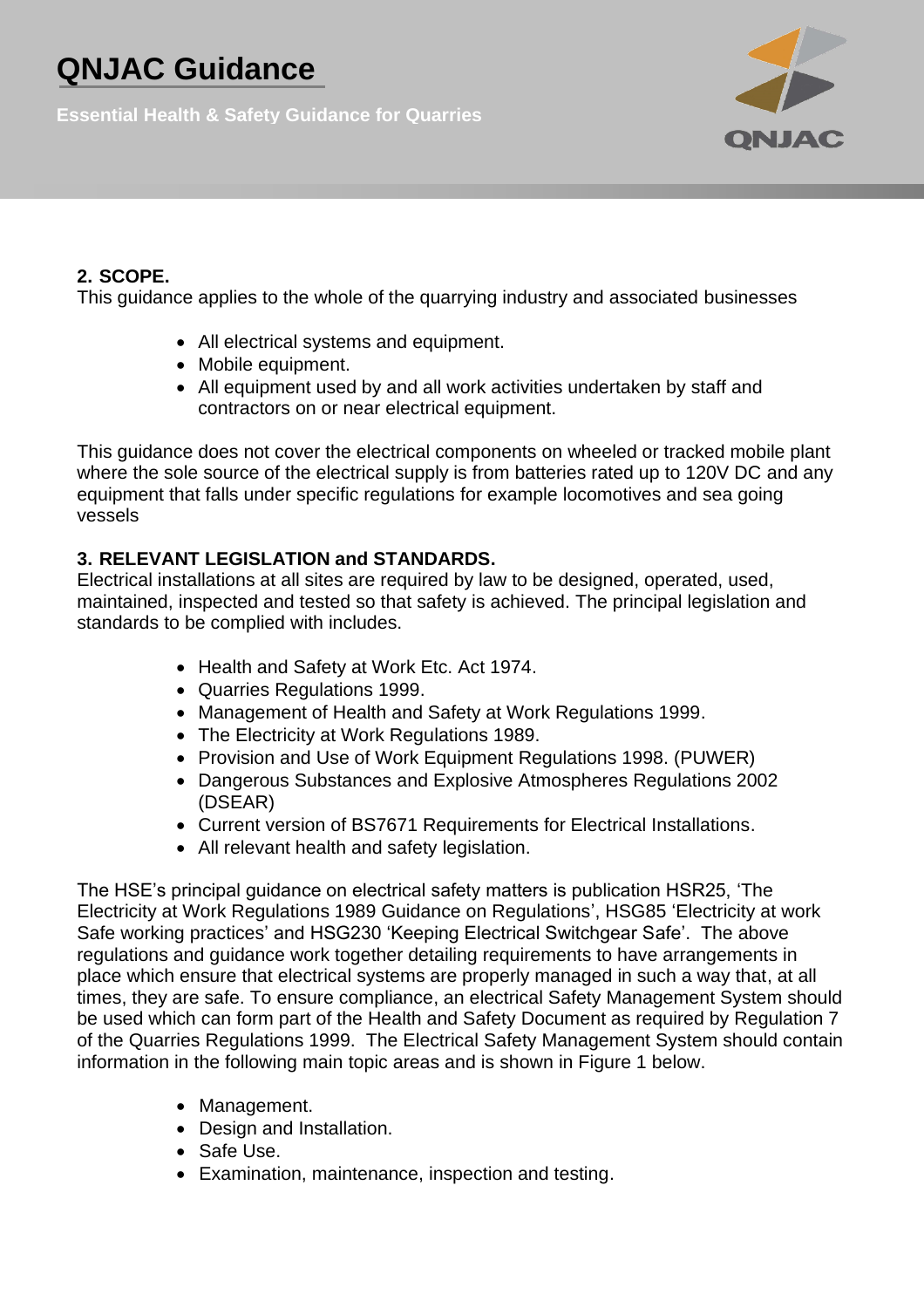**Essential Health & Safety Guidance for Quarries**



- Closed loop processes for handling of defects
- Audit and Review.
- References.

#### **Figure 1 – Electrical Safety Management System for installations.**

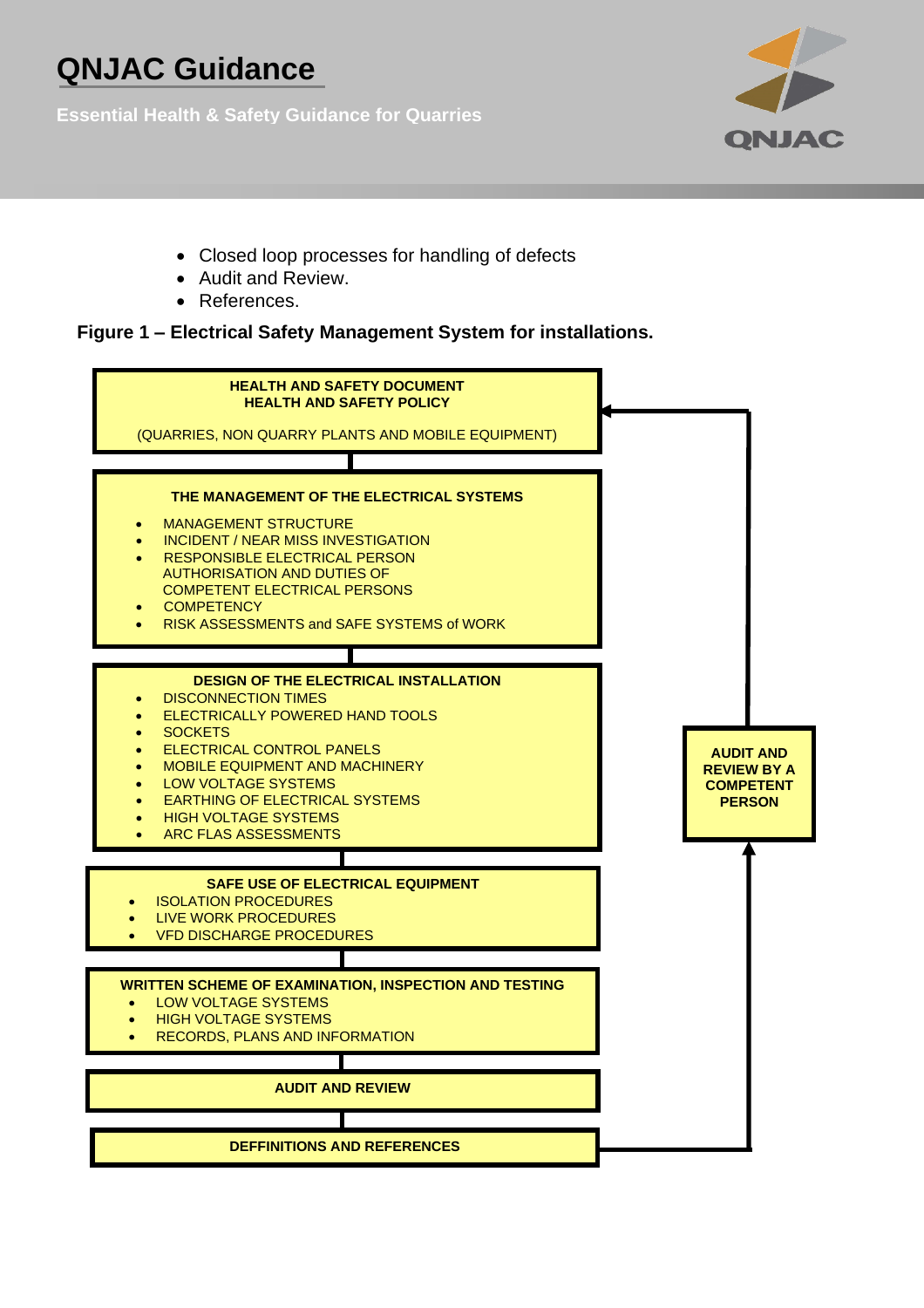**Essential Health & Safety Guidance for Quarries**



## **4. THE MANAGEMENT OF ELECTRICAL SYSTEMS.**

#### **4.1 Management structure.**

The way electrical systems are specified and managed governs whether systems are safe or not. The persons responsible for ensuring the safety of the electrical equipment at any particular site must be clearly identified in the management structure set out in the Health and Safety Document. Electrical safety is a complex topic and requires technical knowledge and experience to be certain that all matters are correctly dealt with. Where a person is identified in the management structure as being responsible for electrical systems but is not personally competent in electrical matters, they should appoint a competent person having the necessary technical knowledge and experience to advise on electrical safety matters.

#### **4.2 Incident and Near Miss Investigation.**

It is a management responsibility to ensure that all electrical incidents and near misses are properly and thoroughly investigated so that a root cause can be established and action taken to prevent like occurrences. Where events are reportable to the Health and Safety Executive or where a claim may be made against the operator, the operator's health and safety advisor supported by a competent electrical engineer should carry out the investigation. Where appropriate the findings of any incident should also be shared with the industry to help drive continuous safety improvements

### **4.3 Responsible Electrical Person, authorisation and duties of competent electricians.**

At all quarry and non-quarry sites, it is advisable to have one or more individuals (employee or contractor) identified as the responsible electrical person for the site, whose duties include advising the operator on electrical matters and managing all work on the electrical system. The responsible electrical person should be authorised in writing as to their duties, clearly defining what they are and are not responsible for. The responsible electrical person should authorise all other persons, including contractors, who carry out work on the electrical system at the site, ensuring that they are competent to carry out that work and have the equipment, including suitable test instruments, to enable them to carry out the work safely.

### **4.4 Competence.**

Regulation 16 of The Electricity at Work Regulations 1989 requires persons to be competent to work on electrical systems and equipment unless strictly supervised therefore all persons (employees and contractors) working on electrical systems either fixed installations or mobile equipment must be competent to carry out the tasks. The following list of skills and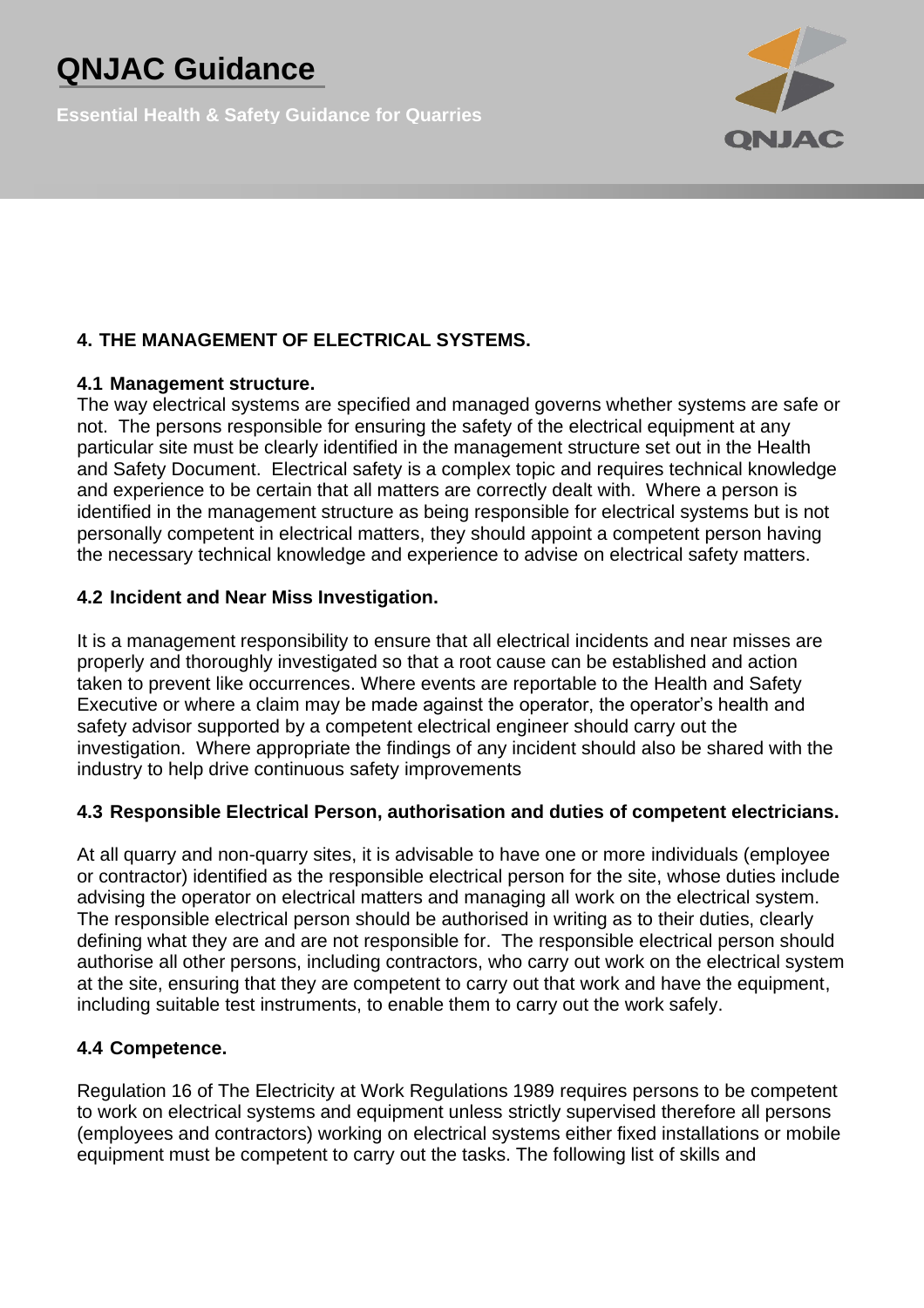**Essential Health & Safety Guidance for Quarries**



knowledge may be used to determine the competency of persons working on electrical systems. This list is not definitive and is not an absolute requirement.

- Health and Safety training.
- Risk assessments and method statements.
- Qualified to BTEC, C&G or equivalent. Lower qualifications may be used where this can be demonstrated through experience.
- Knowledge of or qualified to the current version of BS7671 Requirements for Electrical Installations.
- Experienced in motor controls, control systems, isolation and commissioning of electrical systems.
- Testing and inspection of fixed installations and portable appliances.
- Manufacturer's training courses particularly for service engineers.
- For high voltage systems. Proof of high voltage training courses, experience in high voltage engineering and equipment.
- For contractors accredited to trade bodies such as NICEIC, ECA, SELECT, NAPIT or similar.
- Electrical inspection and test companies used to carry out statutory inspections

### **4.5 Risk Assessments and Safe Systems of Work.**

In the most commonly used risk assessment methodology, risk is given as the product of a number of qualifying factors including chance and maximum probable injury. For electrical work incidents can result in electric shock, death through electrocution or serious burns and injury through arc flash. To have an acceptable risk assessment in those circumstances, the chance of an incident happening must be, at least, very unlikely and at best, impossible. The control measures used for electrical work must therefore be adequate to prevent the likelihood of contact with live parts or of causing short circuits when persons are near the live conductors.

Experience shows that failing to undertake suitable risk assessments and utilise safe systems of work are often causal factors in electrical incidents. Electricians should not rely on chance, they should make use of effective control measures to prevent incidents.

It is the quarry operator's duty to comply with the requirements, therefore they need to ensure that electricians or electrical contractors are competent and have suitable risk assessments and safe systems of work for the tasks to be undertaken.

The responsible electrical person should therefore ensure that adequate risk assessments have been completed and are included in the health and safety document for all electrical work. In any particular case, work should be carried out in a manner detailed in the risk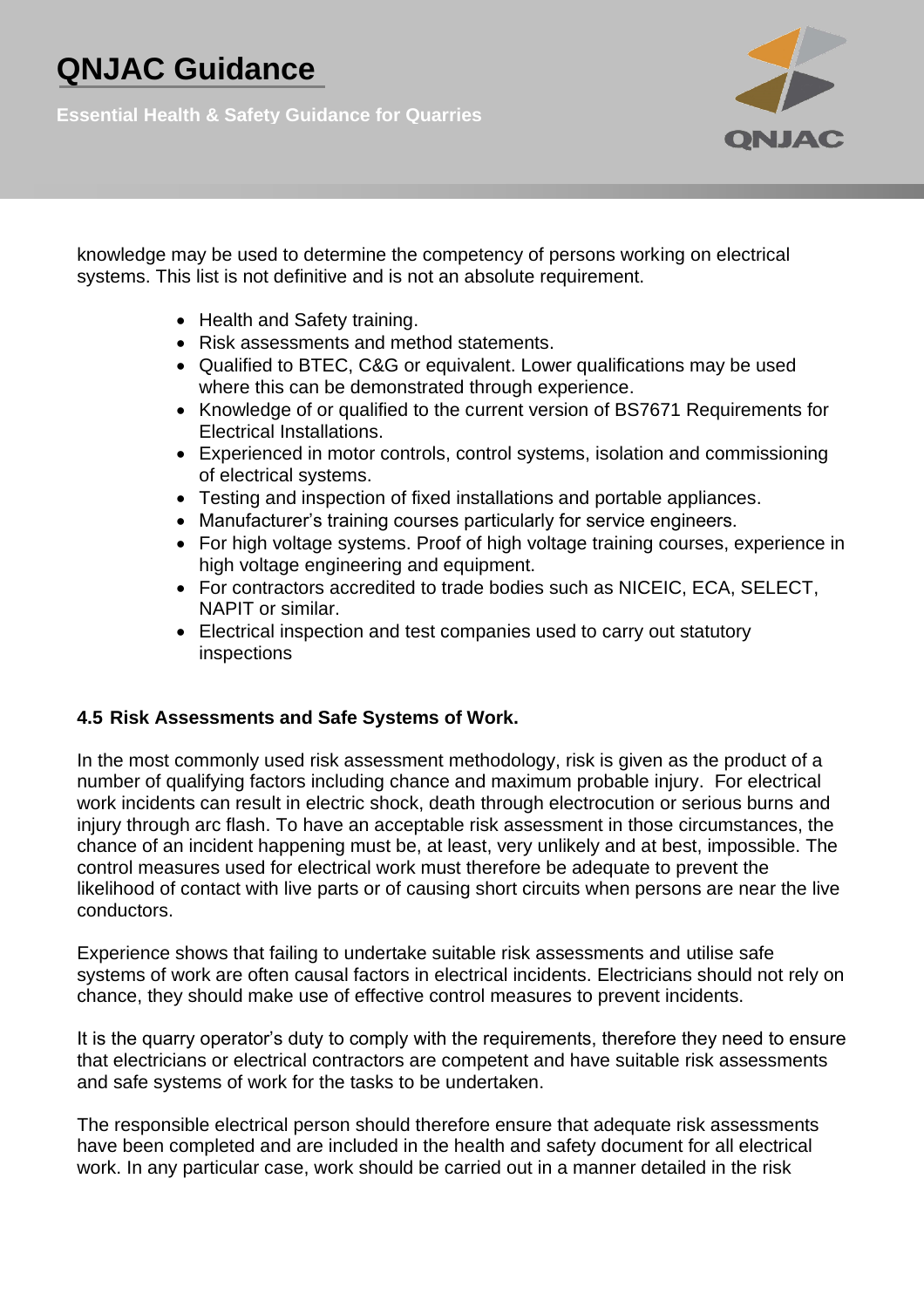**Essential Health & Safety Guidance for Quarries**



assessment and safe system of work, or where different conditions apply, a task specific risk assessment and safe system of work should be completed. A non-exhaustive list of risk assessments may include the following.

- Use of electricity.
- Operation and use of high voltage equipment including maintenance.
- Periodic inspection and testing of all installations and equipment.
- Operation and use of low voltage equipment.
- Working on or near to live electrical equipment for the purpose of fault finding, commissioning and testing.
- Testing and attempting to start isolated equipment to prove it is dead.
- Protection against contact with overhead lines and underground cables.
- Installation of equipment including cables.
- Access to equipment at high level.
- Risks from overhead line contacts by drivers of owned vehicles and contracted vehicles.
- Control of the risks from arc flash

## **5. THE DESIGN OF AN ELECTRICAL INSTALLATION.**

Electrical equipment that has been properly designed, constructed, installed and maintained does not present a risk of electric shock or burn injury when properly used. The general requirement for the design and construction of electrical equipment is that it is suitable for its intended use and the environment in which it is to be used. Electrical equipment is susceptible to failure from water and dust ingress, damage by impact and general deterioration and should therefore be protected from these effects by installing it in a dry environment free from damage or in suitable weather proofed and protected enclosures.

Electrical installations must conform to relevant British, CENELEC and IEC standards. All equipment must be marked with an appropriate CE marking or equivalent.

All installations, including those for the control of motor drives, must be capable of being effectively isolated by readily accessible lockable isolating devices. The means of isolation, whether isolating switches, fused isolators, circuit breakers or other devices, must be capable of being locked in the "OPEN" or "OFF" position only and clearly labelled to show the equipment or circuit that it controls.

Some electrical equipment may be designed to be locked in the "OPEN" or "OFF and "ON" position. Where this equipment exists, this must be effectively managed to prevent danger. One example of this equipment is High Voltage switchgear that is frequently locked in the "ON" position to prevent unauthorised operation of the switchgear.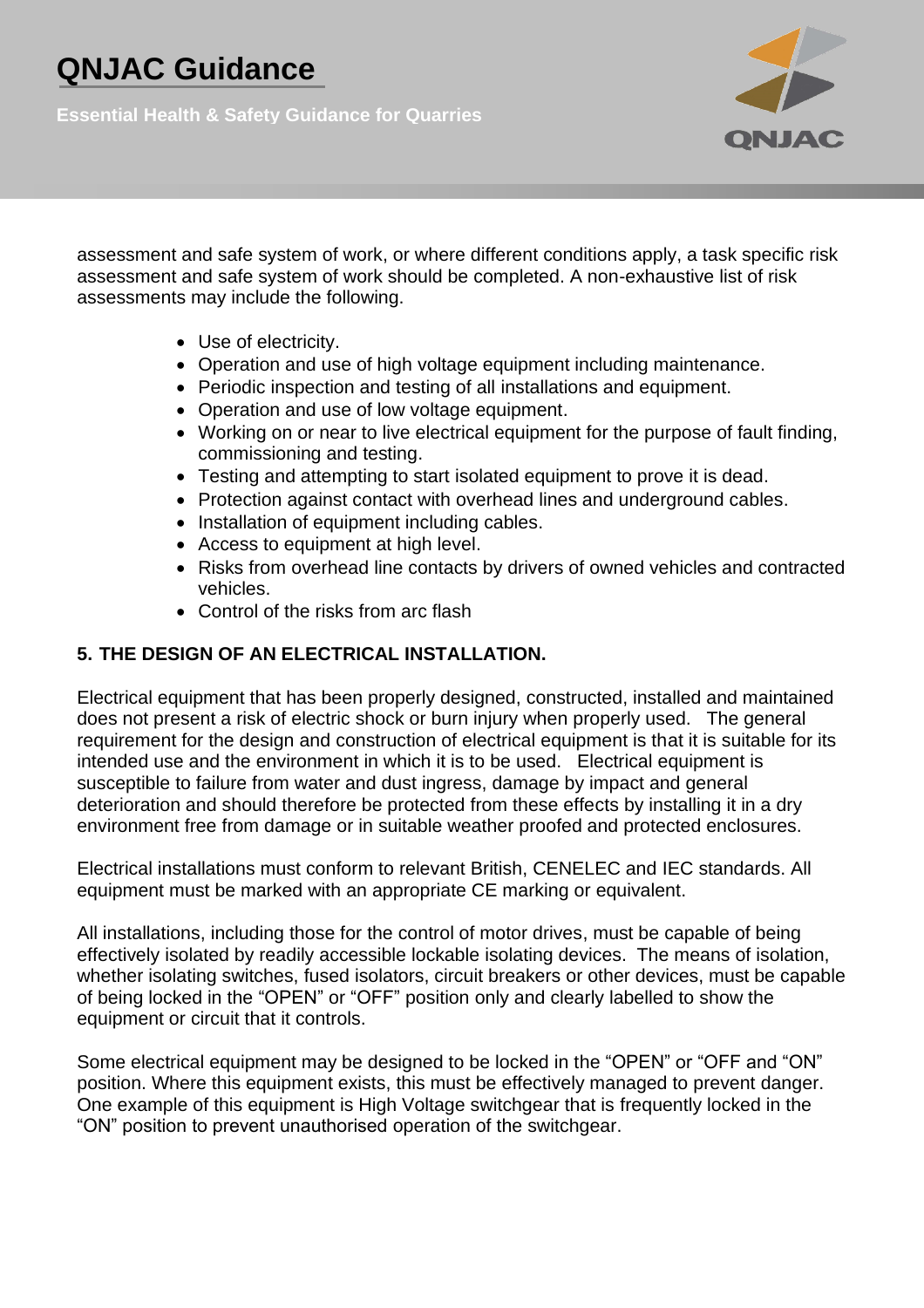**Essential Health & Safety Guidance for Quarries**



Where emergency stopping devices and or safety interlocking devices are fitted to equipment and machinery these should be designed to be readily accessible, not easily defeated and fail to safety in the event of fault.

### **5.1 Disconnection times**

The disconnection of faults is extremely important for the following reasons.

- To protect persons from electric shock and
- To protect persons and plant from the risk of fire and or explosion.

Therefore equipment must be designed to withstand all foreseeable excess currents and be protected against faults such as short circuits, earth faults and sustained overloads. The electrical protection used, whether simple fuses or complex tripping systems operating circuit breakers, should be set at the correct level (i.e. the size of the fuses or tripping levels of complex systems) to trip in the minimum time consistent with avoiding nuisance trips. Requirements dealing with tripping times are set out in the current version of BS7671. Requirements for Electrical Installations, but it is recommended that the following disconnection times are adopted.

For 230V / 400V TN earthing systems.

- Production plant and equipment 0.2 seconds for 230V / 400V.
- Offices, weighbridges and welfare facilities 0.4 seconds.

These disconnection times above are only advisory but in all circumstances disconnection times must meet the requirements of those set out in the current version of BS7671 Requirements for Electrical Installations and applies to all low voltage circuits.

### **5.2 Electrically powered hand tools**

Where possible all electrically powered hand tools should be either.

- Rechargeable battery type or,
- 110V AC fed from centre tapped earth supply.

Consideration should be given with regard to the environment where electrically powered hand tools are used, for example inside tanks, silos, mixer drums etc. The risk assessment for the task may identify the use of battery powered hand tools only.

Where 230V hand tools and test equipment have to be used then the equipment should be protected by a suitably rated 30mA RCD.

### **5.3 Socket outlets**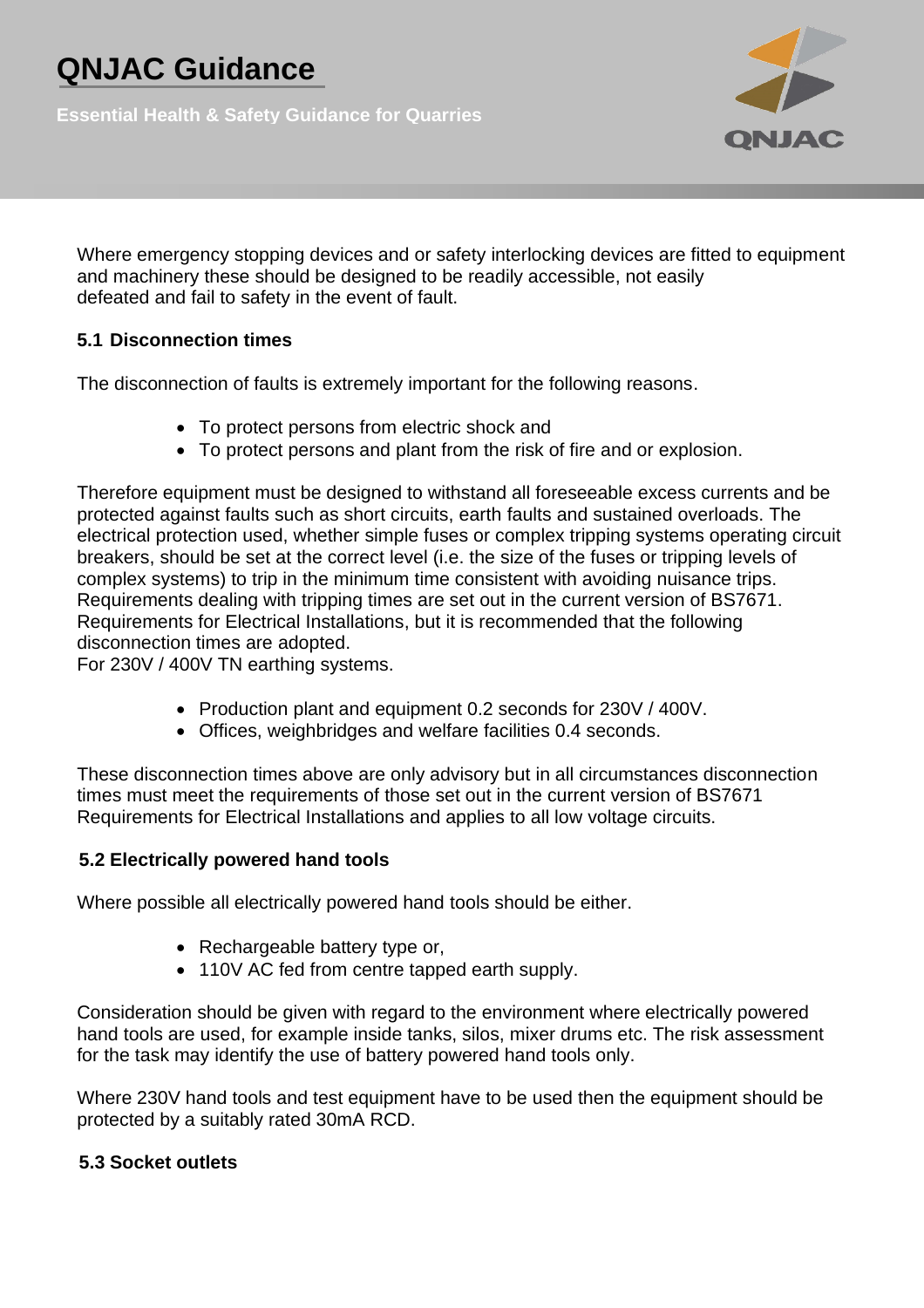**Essential Health & Safety Guidance for Quarries**



All 230V / 400V socket outlets should be protected by RCD's unless they are covered under the exceptions set out in the current version of BS7671 Requirements for Electrical Installations.

## **5.4 Electrical control panels**

The design of electrical control panels is an important feature for electrical safety. They must be safe when being commissioned, tested and maintained. To ensure that such equipment is safe when commissioning or fault finding is being carried out the risk of contact with dangerous live parts should be prevented. The internal conducting parts of the electrical panels should be arranged so that when doors are opened, all live conductors above 50 Volts AC 120 Volts DC inside the panel are covered so that accidental or inadvertent contact cannot occur. BSEN 60204 – Electrical Equipment for Machinery sets the minimum standard of protection as IP2X (i.e. finger proof), this should be used as the minimum standard of protection of conductors**.**

This guidance recognises that electrical control panels exist that do not conform to IP2X due possibly to the age of the panels. So, where these panels do exist it may be possible to install test circuits to allow for the testing of control circuits with the mains power isolated. Where test circuits are installed in panels then the control circuit components would still need to conform to IP2X unless the control voltage is lower that the limits set out for safe voltages 50V AC and 120V DC.

The management of live testing on electrical control panels is extremely important as this poses one of the greatest risks to persons working on electrical equipment, see HSE guidance GS38.

#### **5.5 Mobile Equipment and Machinery**

With regard to mobile equipment and machinery where a low voltage generator is used as the source of power the electrical installation should still follow the principles of the current version of BS7671, Requirements for Electrical Installations, and any manufacturer's standards.

The earthing of mobile equipment and machinery should follow the principles set out in the current version of BS 7430 Code of practice for protective earthing of electrical installations. For example.

> • For equipment and machinery with an on board low voltage generator the power system neutral / star point shall be connected to the frame of the mobile plant which would act as the system earthing point. The mobile plant need not be connected to the general mass of earth. However the frame or chassis of the mobile equipment shall not be used as a live or neutral conductor.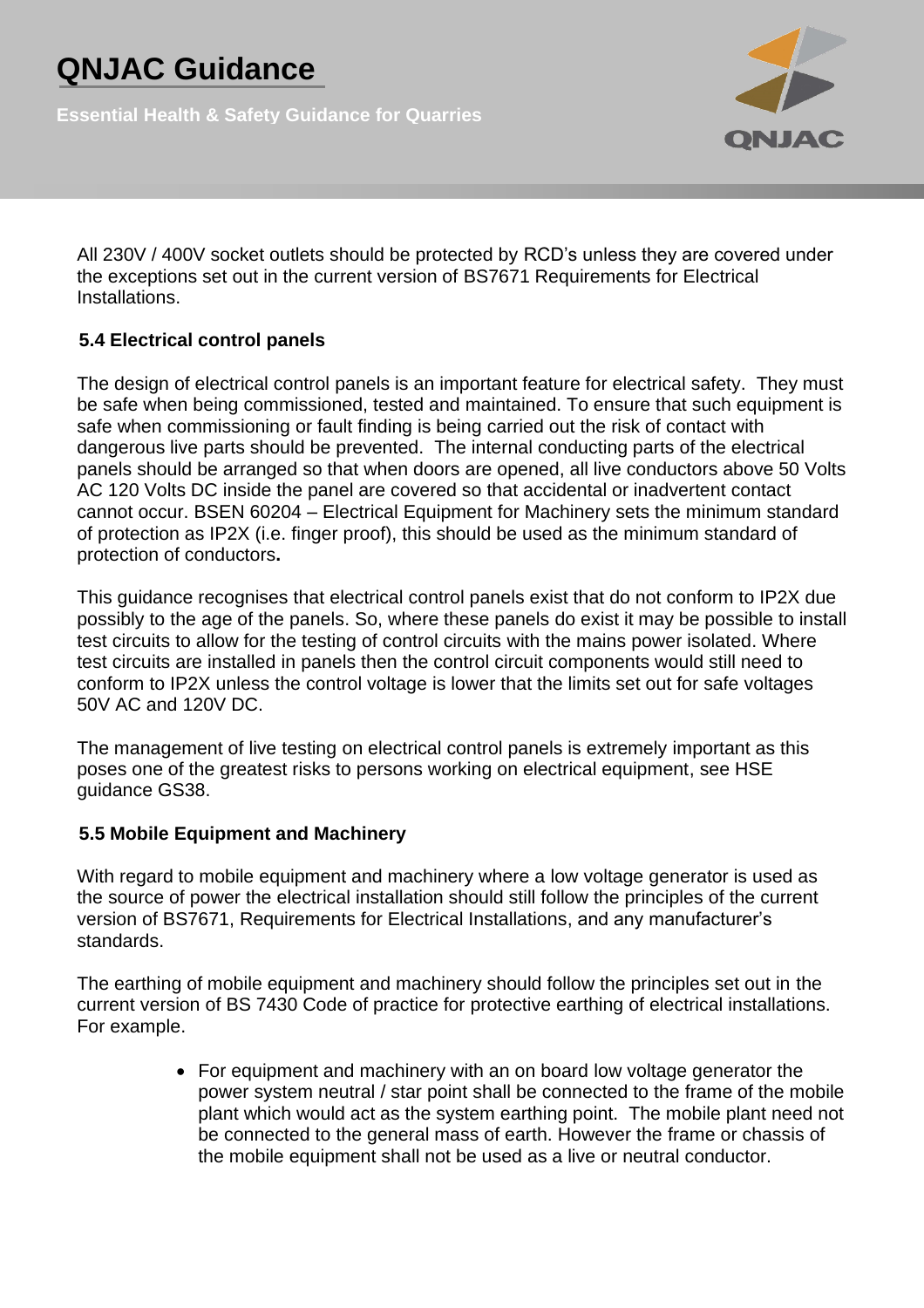**Essential Health & Safety Guidance for Quarries**



• For equipment and machinery fed from a separate low voltage generator the power system neutral / star point should be connected to the general mass of earth via one or more earth electrodes. Where it is not practicable to install earth electrodes other measures must be taken to ensure the installation is safe and to comply with Regulation 8 of The Electricity at Work Regulations 1989 and associated guidance – HSR25.

#### **5.6 Low voltage systems**

It is now generally accepted that the current version of BS7671, Requirements for Electrical Installations, should be the governing standard for the safety of electrical installations within quarries. Wire armoured cables used for fixed installations should generally be XLPE insulated and sized appropriately for the load and fault current. It is advised where possible that the armouring is not used as the sole means of earthing and a separate core, either internal or external, should be used for the circuit protective conductor. Where the armouring is used as the sole means of protection this must comply with the requirements of the current version of BS7671 Requirements for Electrical Installations. Cables should be correctly installed, supported along their length or located where there is no risk of them being damaged. Flexible cables, either armoured or non- armoured, may be used for certain applications such as mobile equipment and machinery, and moving machinery such as screens or feeders. But consideration must still be taken into account with regard to protection against mechanical damage.

Following completion of a new circuit, the installation electrician should provide a completion certificate in a format set out in appendix 6 of the current version of BS7671, Requirements for Electrical Installations, with measurements of earth fault loop impedance or line and protective earth conductor resistance measurements, commonly known as R1 and R2 values, from those values the time to disconnect in the case of fault can be determined.

### **5.7 Earthing of electrical installations.**

Proper and effective earthing of the electrical system is necessary for ensuring safety of the electrical installation. There are a number of ways of earthing an electrical system, which are as follows.

- The site may have its own separate earthing point to which the supply system is connected.
- The Electricity Distribution Company may provide an earthing connection to which the supply system will be connected.
- For mobile equipment and machinery as defined in section 5.5 above.
- The use of protective multiple earthing (PME) systems is not advised in Quarries due the difficulty in ensuring the electrical bonding of all metalwork.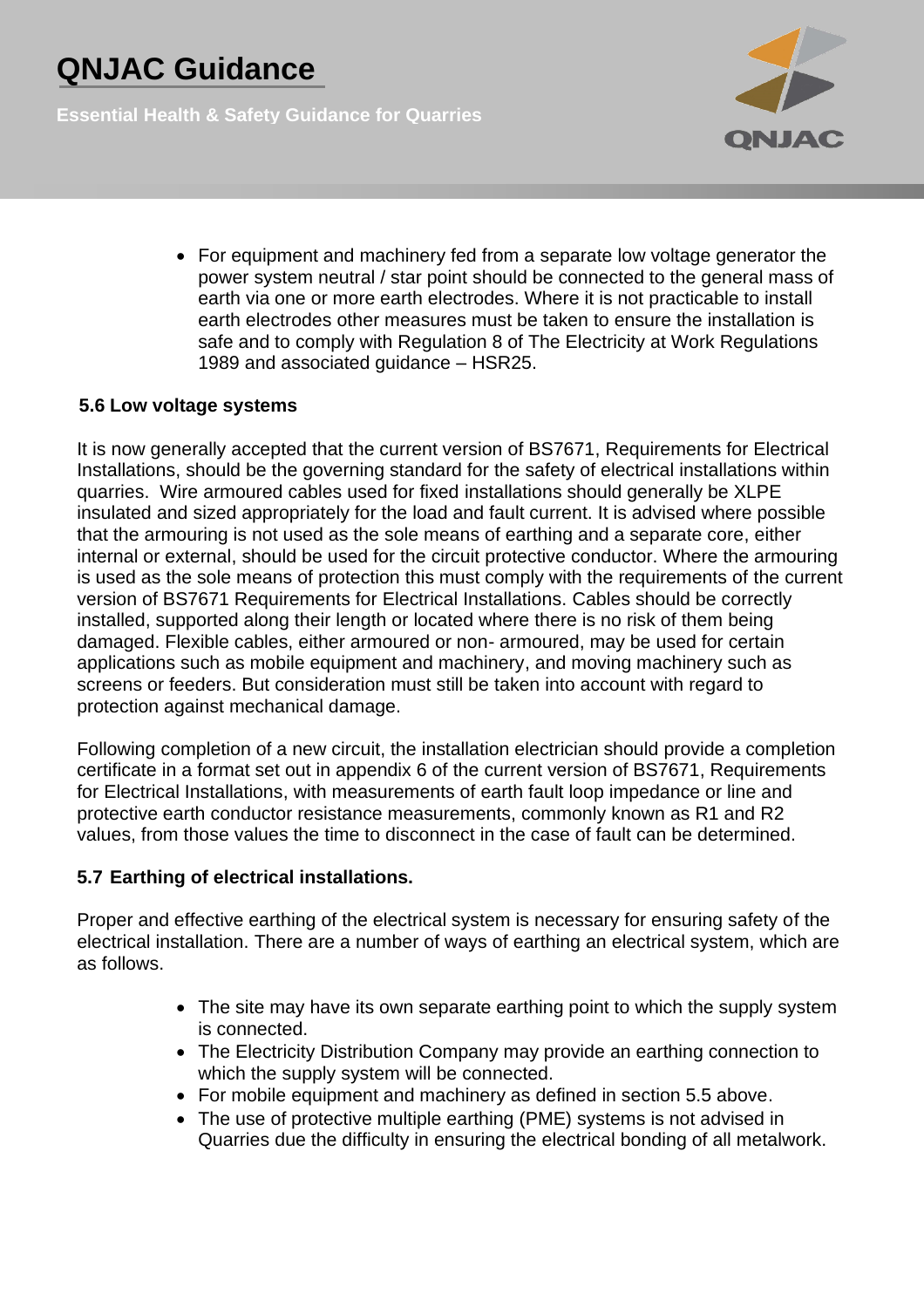**Essential Health & Safety Guidance for Quarries**



Whichever system is in place the earthing must be properly designed to ensure that the system is disconnected safely when a fault develops.

The current version of BS 7430 Code of practice for protective earthing of electrical installations, the current version of BS7671, Requirements for Electrical Installations, and associated guidance notes should be used as guidance on earthing systems.

For earthing to be effective, the resistance of all earth paths from any equipment must be sufficiently low to ensure that should a fault occur the power will be disconnected in a short a time as possible and comply with the disconnection times set out in section 5.1 above.

#### **5.8 High voltage systems.**

High voltage equipment is technically complex and if not correctly managed can be a source of extreme danger. All high voltage systems should be placed under the control of a competent person (employee or contractor) who has the necessary competence to properly design, use, maintain and manage the HV system on behalf of the operator. High voltage switchgear and equipment must be well maintained, and records kept of the maintenance. Where it is found that equipment is unsafe due to environmental impacts, age or operating restrictions identified by The Energy Network Association then provisions should be made to replace the equipment or made safe to allow for safe operation.

High voltage switchgear should be installed in locked enclosures with access restricted to competent and authorised persons only.

High voltage installations are not within the scope of BS7671. These installations therefore should be designed and installed by a person or company competent in high voltage systems and equipment.

### **6. THE SAFE USE OF EQUIPMENT.**

Most serious electrical incidents within quarries occur when people work on electrical equipment without taking adequate precautions to ensure safety. The Electricity at Work Regulations 1989 clearly states the requirements for working on electrical systems. Normal practice is for all work to be carried out on dead equipment which is properly and effectively isolated, but in certain exceptional circumstances work may have to be carried out on or near live equipment, such as the diagnostic testing to locate a fault, electrical testing and commissioning of equipment. Whenever live working takes place safety precautions must be sufficient to prevent any incident. Section 6.2 gives guidance on live working procedures.

The measures concerning the safe use of equipment identified in the health and safety document should include written procedures for the effective isolation of electrical equipment and machinery, procedures for work on or near live equipment and the use of permits to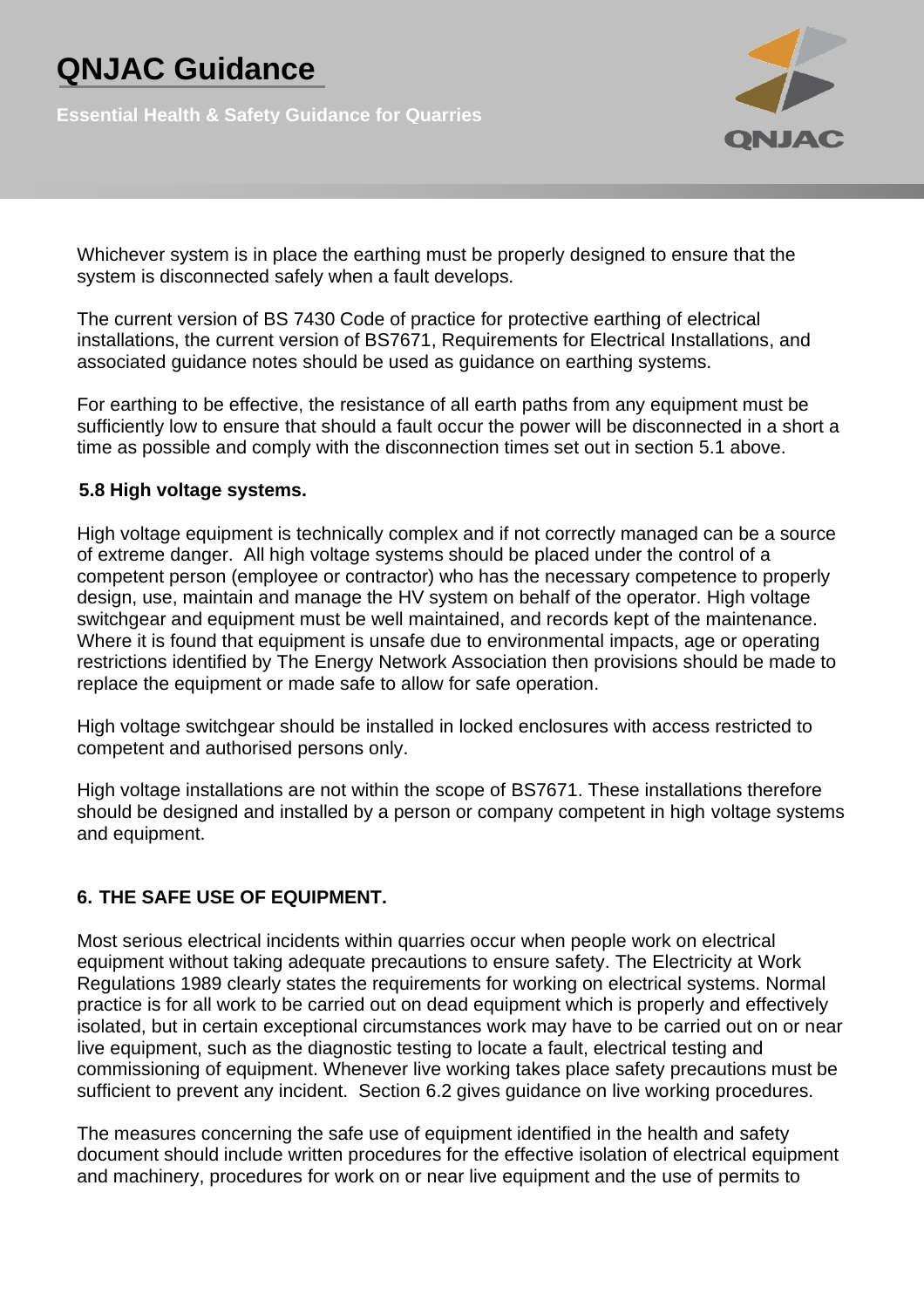**Essential Health & Safety Guidance for Quarries**



work. HSE guidance document HSG85 (Electricity at work: safe working practices) should be used for reference

### 6.1 **Isolation procedures.**

Isolation is defined as the disconnection and separation of the equipment from every source of energy or harm in such a way that the disconnection and separation is secure.

A great number of incidents occur when working on electrical equipment and systems that have not been effectively isolated from the source of supply. Therefore, it is crucial that effective isolation takes place before work is undertaken. Effective rules for the isolation of electrical equipment, will provide the necessary framework to ensure the equipment is safe to work on. Electrical Isolation rules may form part of a sites overall isolation procedures or may be standalone. For sites that have high voltage equipment, these isolation procedures should be kept separate to all other isolation rules and managed by a competent high voltage engineer either an employee or specialist high voltage contractor.

The isolation rules for low voltage equipment should require that work should not be undertaken on equipment unless it is.

- Dead.
- Isolated at all points of supply, caution notices applied and locked in the off position.
- Verified as being dead at the point of work by measurement or with voltage indicators which have been proved before and after the verification.
- Where applicable released for work by a permit to work.

The isolation may be carried out by competent electricians authorised to undertake low voltage isolations.

For high voltage equipment additional precautions are necessary to prevent danger, work should not be undertaken on any high voltage equipment unless it is.

- Dead.
- Isolated at all points of supply including voltage transformers, caution notices applied and locked in the off position.
- Connected to earth at all points of isolation. Local earths at the point of work may also be necessary if the isolation point is remote.
- Screened from all adjacent live equipment, with 'danger live' notices applied to all live equipment.
- Released for work by the issue of a permit to work, the permit must be issued to the person in charge of the work.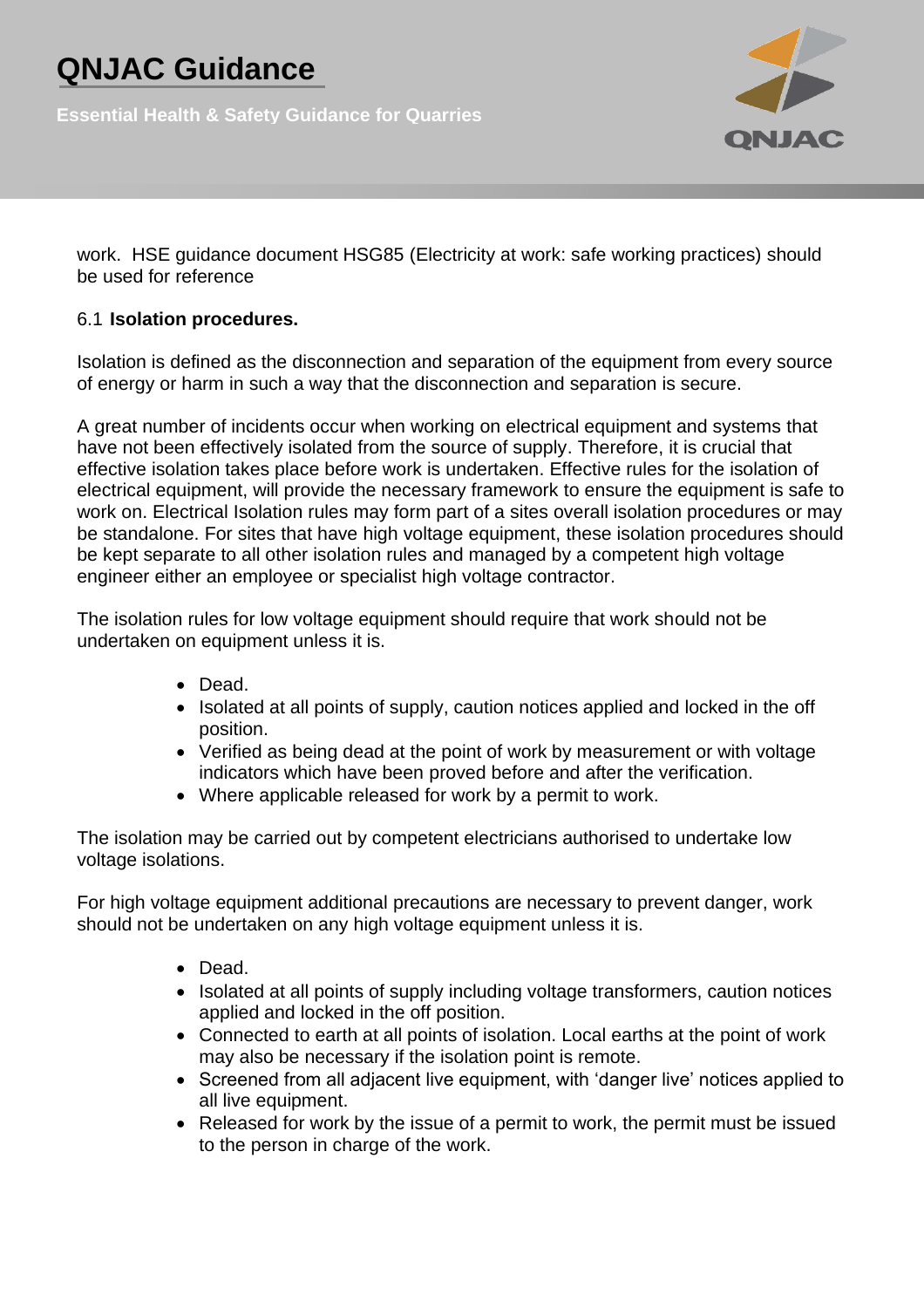**Essential Health & Safety Guidance for Quarries**



• Where work is required on any HV cable that requires it to be cut then spiking guns must be used to prove dead unless the cable can be fully traced from one end to the other by two independent persons.

The isolation and issue of the permit to work should be carried out by a person with relevant high voltage competence, normally authorised as a Senior Authorised Person by the **Operator** 

Although this document specifically deals with electricity it is important to stress that isolation of equipment, and machinery and dissipation of stored energy must also include the following energy sources where applicable.

- Pneumatic compressed air or other gases.
- Hydraulic oil, water and other fluid.
- Chemical.
- Radiation.
- Gravitational.
- Mechanically stored potential energy.
- Thermal.
- Powder or other solids.

Isolation rules and procedures must ensure that equipment cannot be made live, or machinery move, whilst it is isolated. Further guidance on this is provided by QNJAC in the Site Energy Isolation Self Audit 2019 document.

### **6.2 Live working***.*

.

Work on or near live low voltage equipment should not occur other than in exceptional circumstances. The live working procedures should be drawn up to detail when work on or near live equipment is allowed and what precautions should be in place to ensure that work is done without the risk of injury. The work should not be carried out unless agreed by the responsible electrical person and a risk assessment and safe system of work has been agreed prior to the work commencing. Consideration should be given to the use of motor control test circuits built into the motor control panel that allows the live testing of control circuits with the power circuit being isolated. Such an arrangement allows electrical staff to undertake fault finding without exposing themselves to the risk of serious shock or burn injuries from high power circuits.

The operator should ensure live working rules are in place which must detail the precautions necessary for live work. The precautions usually comprise the following.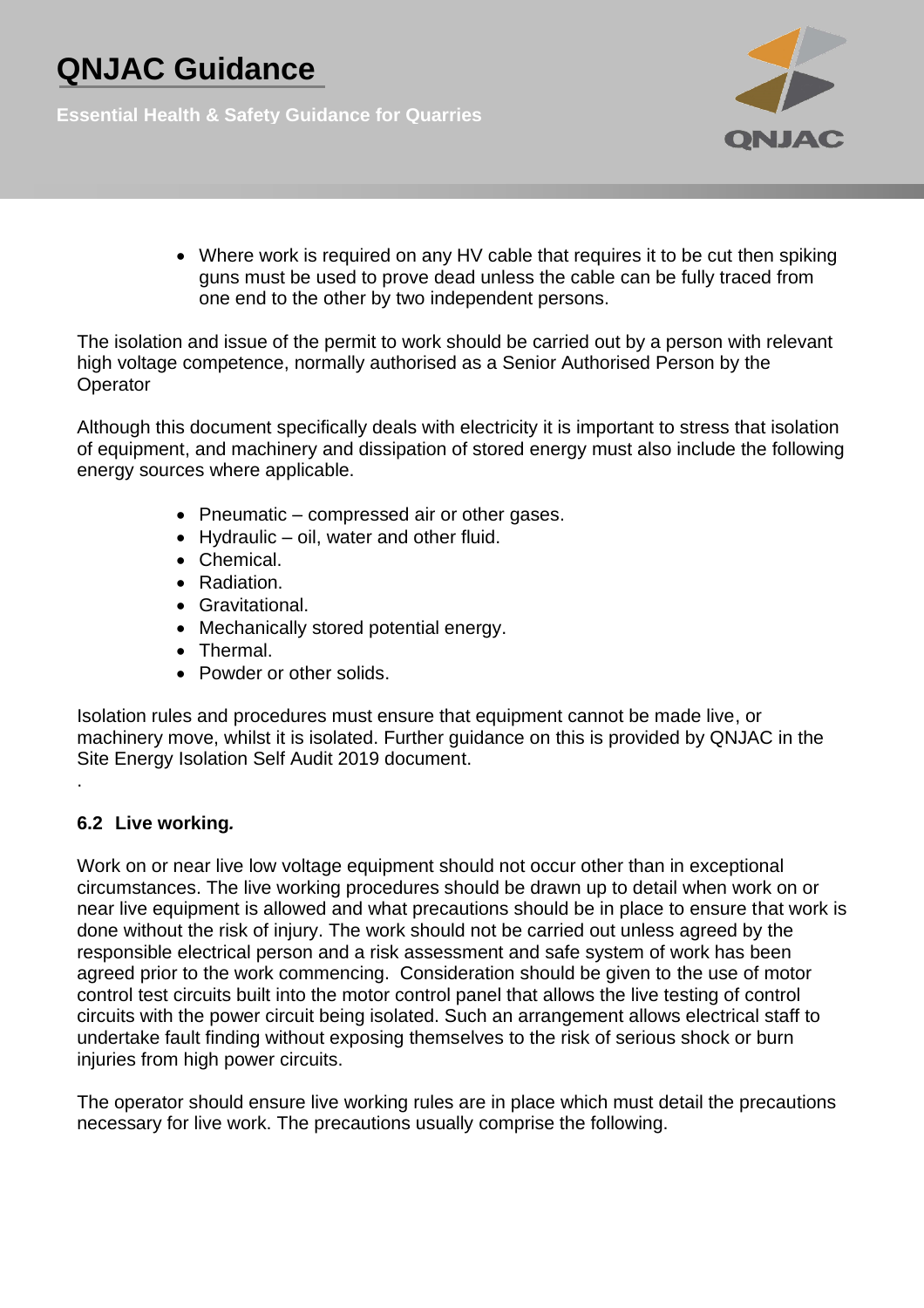**Essential Health & Safety Guidance for Quarries**



- The equipment being worked upon is safe to work on, all conductors are covered or screened to a minimum standard of IP2X so that they cannot be touched or tools dropped on them.
- If using the control circuit test switch method for diagnostic testing, the control circuit conductors, if greater than 50 V AC, must be screened to a level of at least IP2X.
- Test leads and probes are fitted with fuses in accordance with HSE guidance note GS 38 (Electrical test equipment for use on low voltage electrical systems) and tools are insulated.
- Persons are competent to undertake the work and recognise the precautions necessary to avoid danger.
- Lone live working is prohibited



**Typical GS38 test leads with fused probes**.

### **7. WRITTEN SCHEME OF EXAMINATION, INSPECTION AND TESTING.**

The objective of periodic examination, inspection and testing is to ensure that work places and equipment are safe, in efficient working order and in a good state of repair. Not all defects can be identified by inspection, it is necessary to carry out tests on parts of the installation, particularly on earth fault paths and electrical protection systems, to ensure that equipment will be safe.

Maintenance of electrical equipment is necessary to ensure safety and for the prevention of loss. The degree of maintenance will depend on many factors such as condition, age, safety, duty of equipment, potential loss etc. It is necessary to have a comprehensive preventative maintenance system that includes periodic examination, inspection and where appropriate testing to ensure safety and productivity are maintained.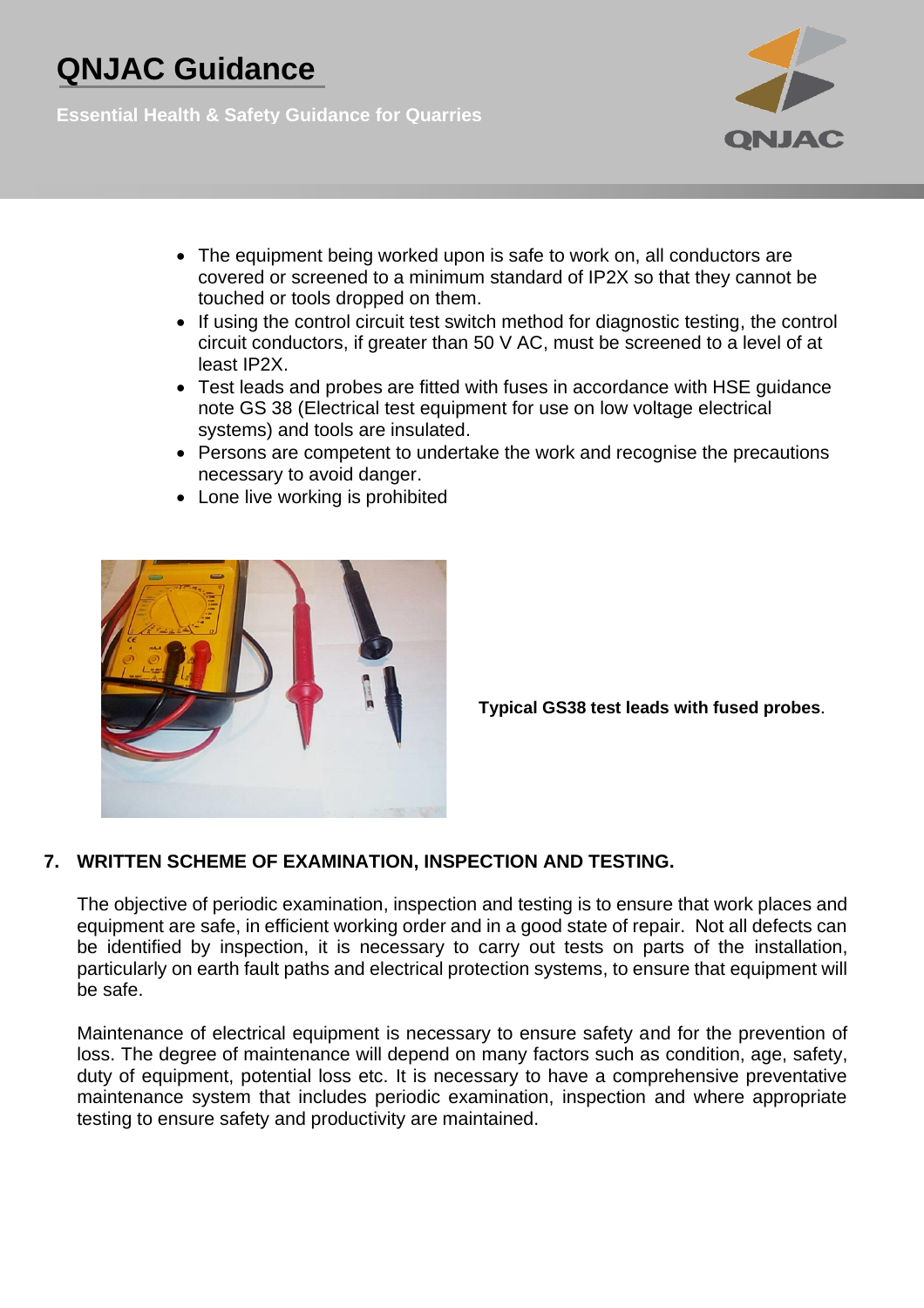**Essential Health & Safety Guidance for Quarries**



### **7.1 Low voltage systems.**

The written scheme of examination, maintenance, inspection and testing required by the Quarries Regulations 1999 should be in line with the requirements of the current version of BS7671, Requirements for Electrical Installations. With a proviso that operators should select the frequencies following an assessment of the risks at the site. For guidance purposes the table shown in section 7.1.1 shows the recommended frequencies to be used. Where Specialist testing and inspection companies or electrical contractors carry out the work it is important that the operator states what will be done rather than let others decide on what will ultimately be the operator's responsibility. When inspection and testing has been completed an electrical inspection report must be issued to the site that is in line with the requirements of the current version of BS7671.

#### **7.1.1 Frequencies of Inspection and Test.**

| <b>Type of inspection</b>                     | <b>Frequency</b>                 |
|-----------------------------------------------|----------------------------------|
| Emergency stops and safety interlock devices  | Monthly                          |
| Manual testing of RCD's                       | 3 monthly                        |
| Visual inspections (quarries)                 | 6 monthly                        |
| Thermographic surveys (all sites)             | 12 monthly                       |
| Visual inspection, R2 tests and earth loop    | 12 monthly                       |
| impedance results using historical R1 values. |                                  |
| (quarries)                                    |                                  |
| Earth electrode testing (quarries)            | 11 monthly for seasonal rotation |
| Visual inspections (non quarries)             | 12 monthly                       |
| Visual inspection, R2 tests and earth loop    | 3 yearly                         |
| impedance results (non quarries)              |                                  |
| Earth electrode testing (non quarries)        | 3 yearly (in dry period)         |
| Verify circuit conductors (R1) (all sites)    | 3 yearly                         |
| Insulation resistance tests (all sites)       | 3 yearly                         |

The following table gives guidance on the frequency of inspections and tests of an electrical installation (including mobile equipment and machinery).

**Note: -** When R2 tests are carried out at least one earth loop impedance must be measured per distribution transformer or incoming mains supply to verify the results.

#### **7.1.2 Defect rectification.**

Operators should have, as part of the inspection and test system, a means of ensuring defects are remedied in an appropriate time scale. The defect action report should be included in the health and safety document.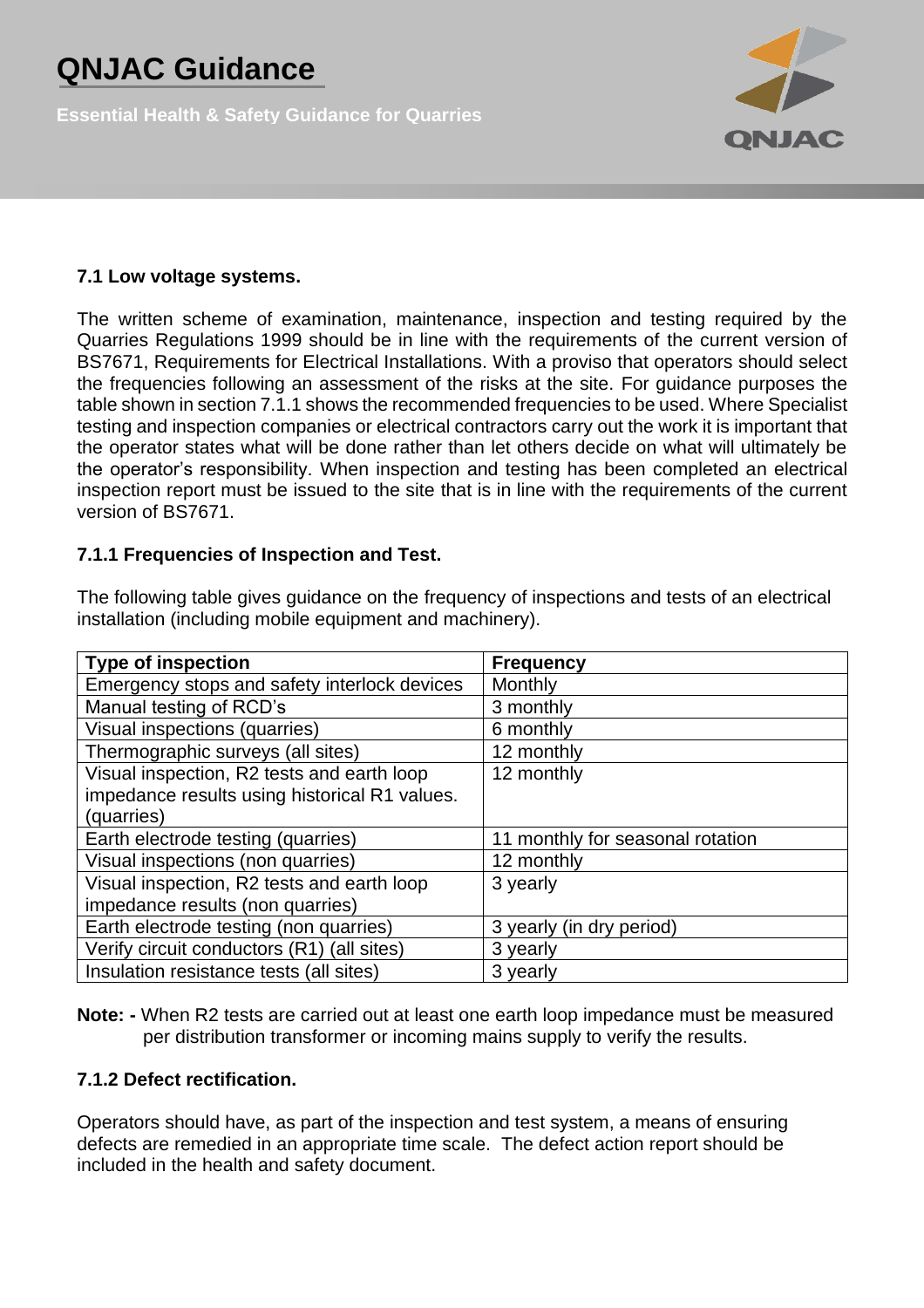**Essential Health & Safety Guidance for Quarries**



The operator should agree a specification for the inspection and tests setting out what must be done, the reporting procedures and action necessary if equipment is found to be a source of immediate danger.

As defined in the current version of BS7671, Requirements for Electrical Installations, defects reported from an inspection are split into 3 categories as follows.

Code 1 Which are defined in the current version of BS7671 as.

- Danger present. Risk of injury. Immediate remedial action required
- This code is attributed to defects that cannot be left and is suggested that they are rectified immediately or possibly isolated. Examples of this would be bare exposed live parts or badly damaged equipment.
- Where it is not possible to rectify the defects immediately they shall be rectified as soon as possible in line with an assessment of the risks and after consultation with the responsible electrical person. Additional controls may be required to permit short term use

Code 2 Which are defined in the current version of BS7671 as.

- Potentially dangerous urgent remedial action required
- This code is attributed to defects that whilst urgent do not require immediate action. Examples of this include undersized cables, high earth loop impedance that prevents the protective device tripping in accordance with this standard or the current version of BS7671, low insulation readings
- They shall be considered as requiring urgent action to rectify the defects. The defects should be rectified within one month. Where it is not possible to complete matters within one month, they shall be completed as soon as possible in line with the assessment of risks.

Code 3 Which are defined in the current version of BS7671 as.

- Improvement required.
- This code is attributed to defects that are not directly safety related but which are non-compliance with the requirements of this guidance or the current version of BS767. Examples of this are absence of diagrams, Absence of an RCD where one is required
- These defects can be used to identify areas or equipment where improvements can be made both to the installation.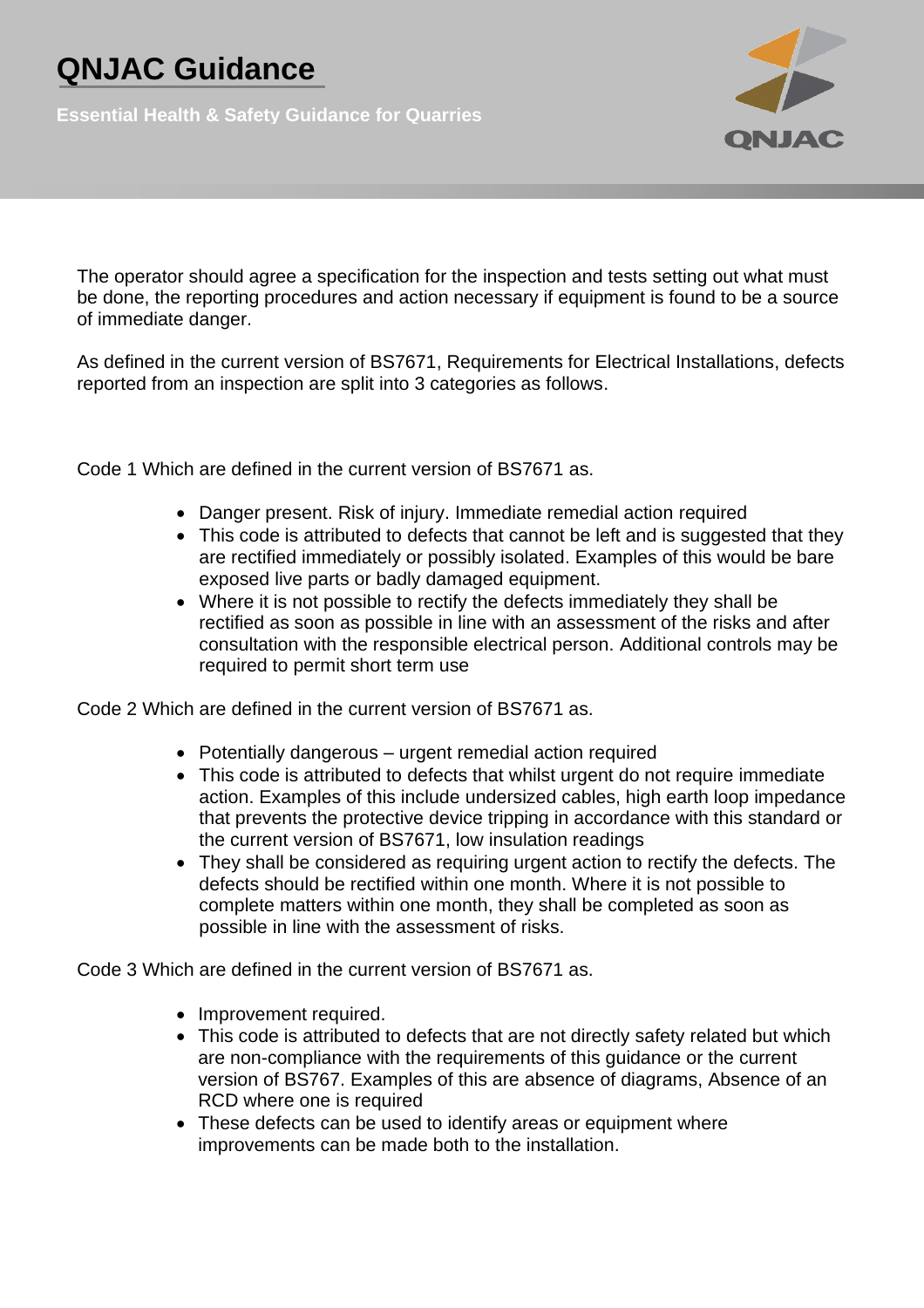**Essential Health & Safety Guidance for Quarries**



- F1 Which are defined in the current version of BS7671 as.
	- Further investigation required without delay
	- This code is attributed where the inspection has revealed an apparent deficiency that could not, due to the limitations or extent of the inspection, be fully identified.
	- Further investigation might reveal a C1 or C2 defect for example unable to verify the supply characteristics, unable to verify the protective device will effectively protect the circuit due to the age of the device or no information on it.

### **7.1.3 Portable appliances.**

With regard to portable appliance testing there are no set frequencies of inspection and test, but guidance can be found in HSE publication HSG107 Maintaining portable electrical equipment and IET COP for in- service inspection and testing of electrical equipment current edition.

### **7.2 High voltage systems.**

The purpose of inspection, maintenance and testing of a high voltage electrical installation is to assess its actual condition at the time of the inspection and to assess whether for a period up to the next inspection it will not be a source of danger if it is properly used and maintained during that period. The types of inspection include.

- Routine visual inspection and
- Thorough visual inspection and test including maintenance and
- Noninvasive maintenance such as partial discharge testing.

All inspections, maintenance and tests should be carried out by a competent person.

For guidance purposes the table shown in section 7.2.3 shows the recommended frequencies to be used.

### **7.2.1 Routine visual inspection.**

This comprises of an inspection of the external parts of the installation to determine its general condition and is carried out at intervals between the thorough inspection and maintenance.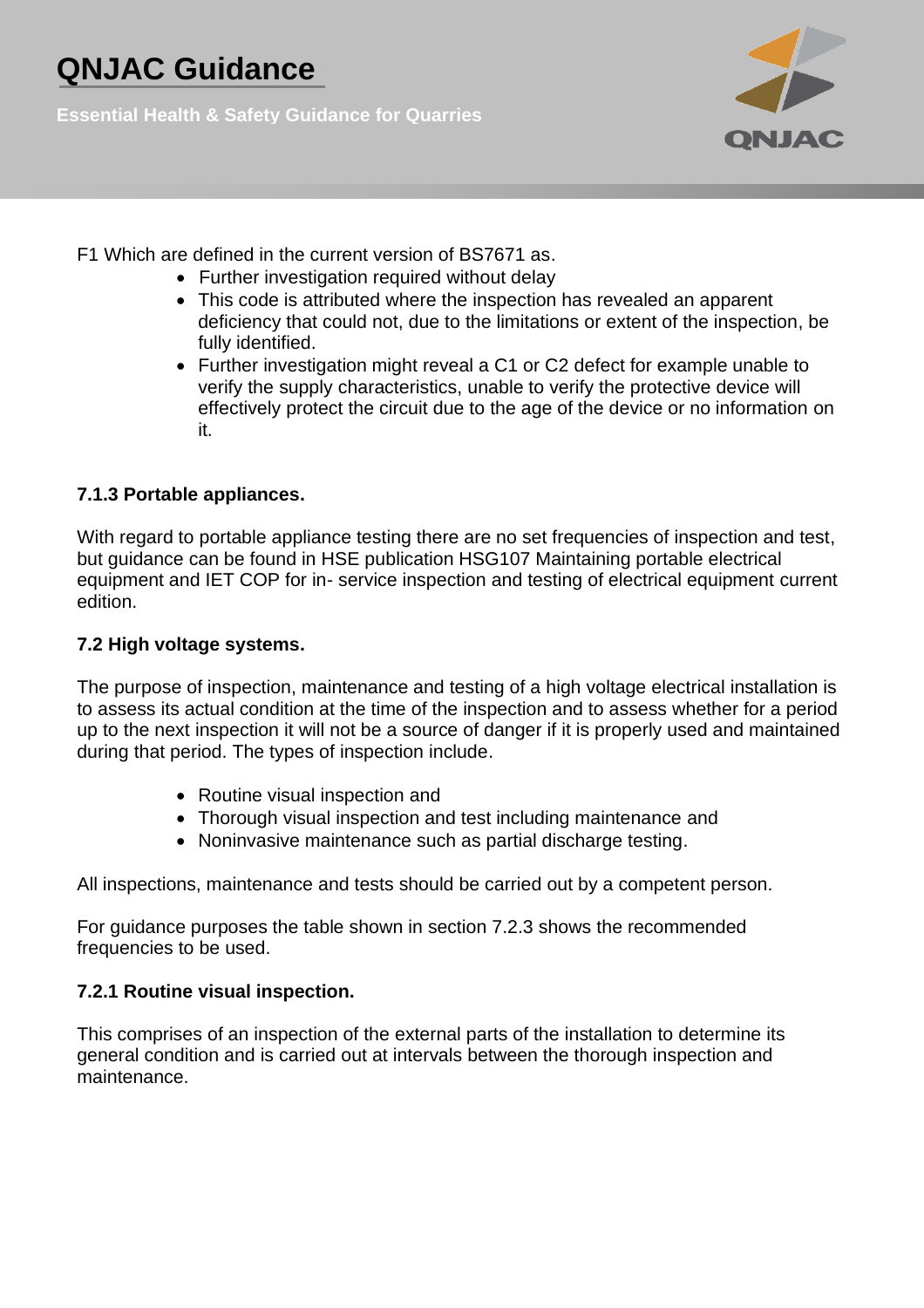**Essential Health & Safety Guidance for Quarries**



### **7.2.2 Thorough inspection and maintenance including testing.**

This comprises of the inspection, maintenance and testing of the external and internal parts of the installation and equipment to determine its condition and whether or not the equipment is safe for continuous use.

Due the many different types of high voltage equipment in service it would not be feasible to list all of the checks required in this guidance document, therefore the inspections, maintenance and testing of high voltage systems should be carried out in accordance with the following guidance.

- Manufacturer's guidelines where available
- HSE publication HSG230 Keeping Electrical Switchgear Safe.
- The current version of British standard BS 6626: mmaintenance of electrical switchgear and control gear for voltages above 1 kV and up to and including 36 kV – Code of Practice.
- Maintenance of high voltage equipment shall also include any work required as a result of a notification by the Energy Networks Association fault reporting system.

#### **7.2.3 Frequencies of Inspection maintenance and test.**

The following table gives guidance on the frequency of inspections and tests of an electrical installation (including mobile equipment and machinery).

| <b>Type of inspection</b>                                                                         | <b>Frequency</b>                                                                                                                                                                                              |
|---------------------------------------------------------------------------------------------------|---------------------------------------------------------------------------------------------------------------------------------------------------------------------------------------------------------------|
| Routine visual inspection/load test of tripping batteries                                         | 3 monthly                                                                                                                                                                                                     |
| Routine visual inspection/partial discharge testing                                               | 12 monthly                                                                                                                                                                                                    |
| Thorough inspection and maintenance including<br>secondary injection testing of protection relays | 5 yearly (Where the site has oiled filled<br>switchgear then the frequency of<br>thorough inspection may differ. The<br>advice of a high voltage engineer<br>should be sought to determine this<br>frequency) |
| Post fault maintenance of oil filled switches and circuit                                         | Immediately after operation under fault                                                                                                                                                                       |
| breakers.                                                                                         | conditions.                                                                                                                                                                                                   |

### **7.2.4 Defect Rectification.**

As with the low voltage defects there is no set guidance on defect coding and rectification on high voltage systems. Where defects are found on high voltage equipment these should be rectified in accordance with guidance from the competent person carrying out the inspections and maintenance or where possible Energy Network Association may also be used for information on high voltage equipment faults as further guidance on rectifying defects.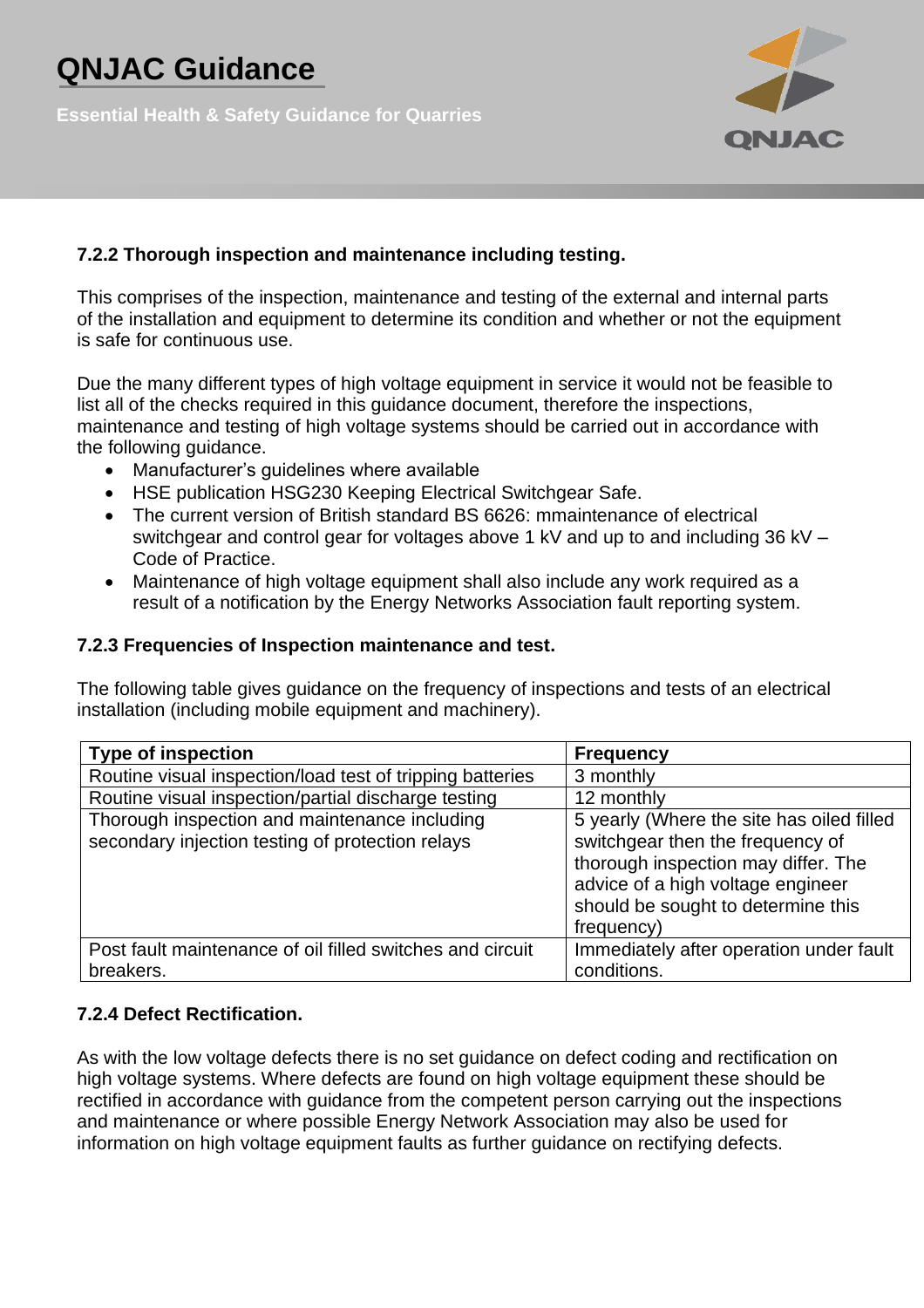**Essential Health & Safety Guidance for Quarries**



### **7.3 Record, plans and information.**

The following information should be kept on site as part of the management of electrical installations and systems.

- Underground and overhead site service plans
- Installation test certificates high and low voltage
- High voltage inspection and maintenance records
- Low voltage inspection and test records (electrical installation condition report)
- Portable appliance test records
- RCD test records
- Emergency stop / safety interlock test records
- Defect rectification records for all inspections and tests
- Distribution line diagrams low and high voltage
- Motor control circuit diagrams
- Operating and instruction manuals for equipment
- Arc Flash assessments
- Earth spike/nest test results

### **8. AUDIT and REVIEW.**

The Electrical Safety Management System for installations should be audited and reviewed by the responsible electrical person to ensure compliance and where required actions put in place to rectify any deficiencies. The audit frequency should be no longer than 12 monthly or any change in legislation.

#### **9. DEFINITIONS.**

- Quarry as defined by Regulation 3 of the Quarries Regulations 1999.
- Non quarry site means any plant or building outside of the scope of Regulation 3 of the Quarries Regulations 1999.
- LV means voltages up to and including 1000V AC or 1500V DC.
- HV means voltages above 1000V AC or 1500V DC.
- RCD Residual Current Device.
- R1 circuit line conductor.
- R2 circuit protective conductor.
- $\bullet$  mA milli amp

#### **10. REFERENCES.**

- The Electricity at Work Regulations 1989 and associated guidance HSR25.
- Provision and use of Work Equipment Regulations 1998.